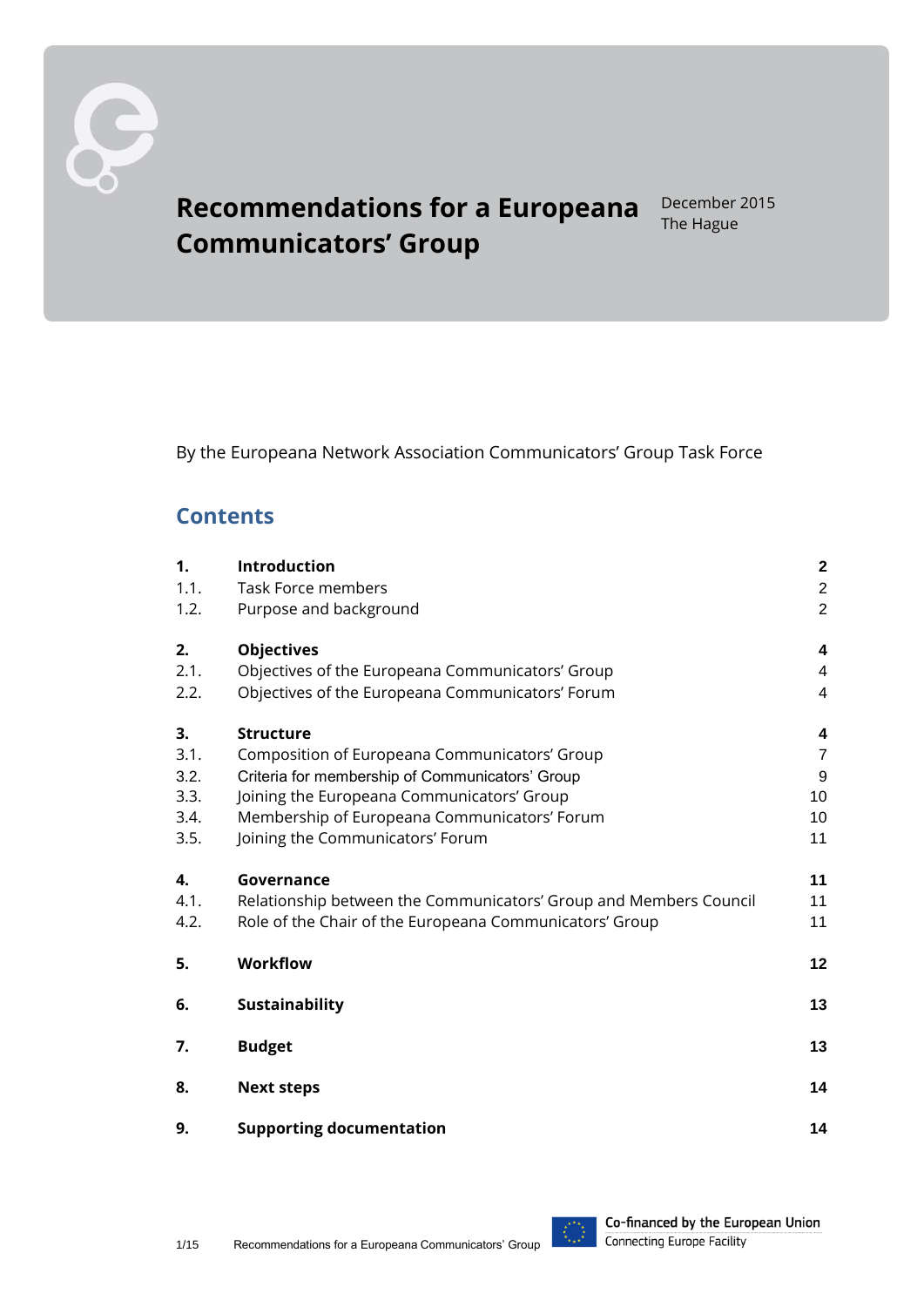

### <span id="page-1-0"></span>**1. Introduction**

#### <span id="page-1-1"></span>**1.1. Task Force members**

Georgia Angelaki, National Documentation Centre (EKT) Greece Frank Drauschke, Facts & Files, Germany Maja Drabczyk, EUscreenXL, National Audiovisual Institute (NInA), Poland Lizzy Komen, Netherlands Institute for Sound and Vision Greg Markus, as representative of the Europeana Tech project Gabrielle de Pooter, ModeMuseum, Belgium and Europeana Fashion project Karmen Stular Sotosek National, Library of Slovenia

Coordinated by: Kerstin Herlt, Europeana Members' Council, ACE Eleanor Kenny, Europeana Foundation

#### <span id="page-1-2"></span>**1.2. Purpose and background**

The Europeana Network Association Communicators' Group Task Force ran from March to December 2015.

The purpose of this Task Force was to create recommendations for a workable and sustainable Europeana Communicators' Group. This document outlines those recommendations.

In recent years, the Europeana Foundation's Corporate Communications team has held a list of people working within Europeana projects (c. 175 people) who have an element of communications/dissemination in their work. This group was made up of national leads from all EU member states, who were involved in the Europeana Awareness project, as well as the communications/dissemination leads from all other Europeana-related projects.

The Corporate Communications team notified this group of news/information related to Europeana and digital cultural heritage via a monthly email and met through occasional workshops, held under the banner of Europeana Awareness.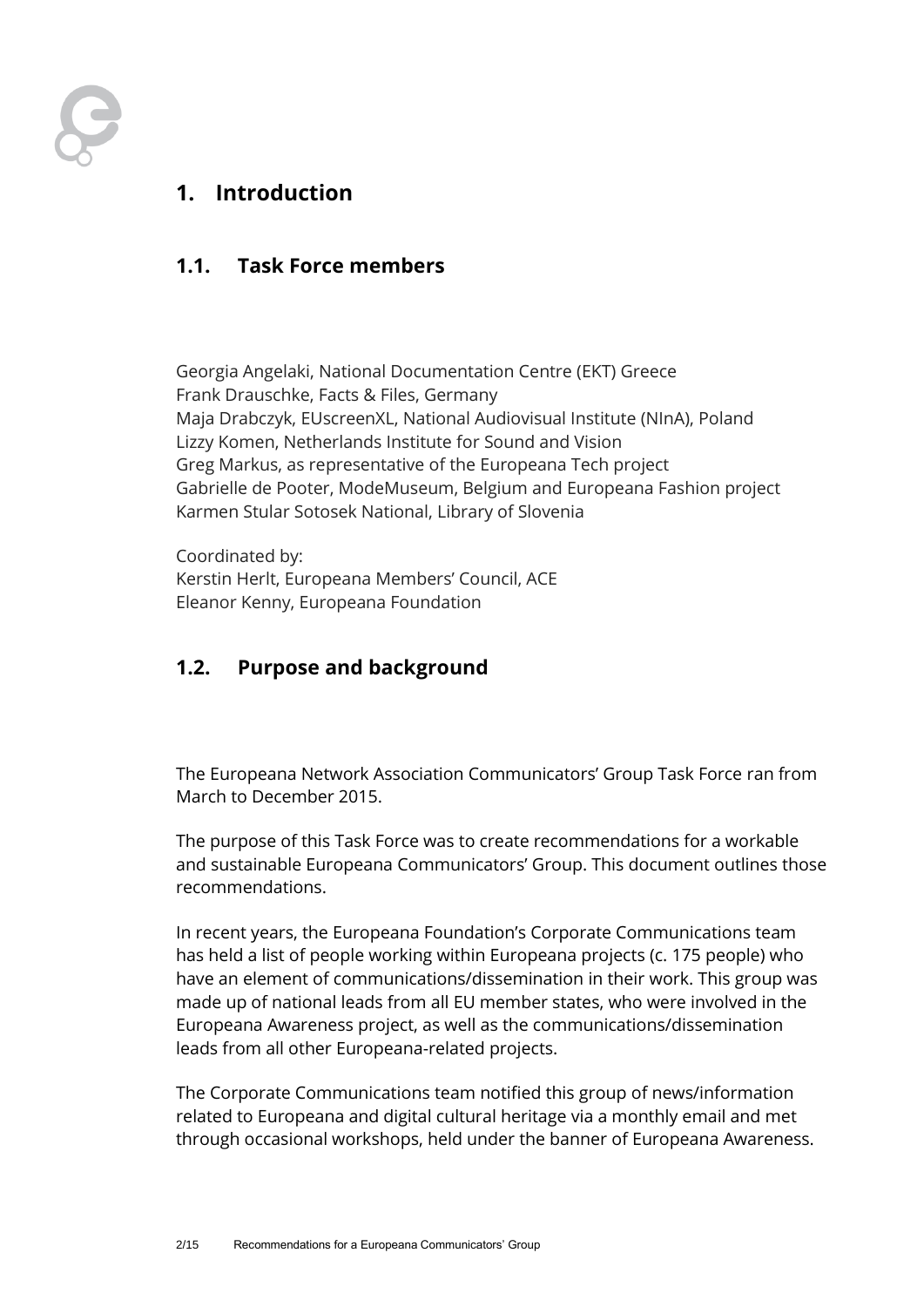However, there was no formal way of joining/leaving the group, nor was any information about the group publicly available online. Limited information is held about the members on the list, e.g. there is no consistent information on country/domain/organization.<sup>1</sup>

The Europeana Awareness project ended in December 2014. Around the same time, the structure of Europeana's work changed from being project-based to serving as a Digital Service Infrastructure (DSI).

In line with these changes, the Europeana Network Association was created on 1 January 2015, creating a representative, democratic and transparent way for partners to work with Europeana. The Network Association is led by a Members Council with various Working Groups, one of which focuses on communications.

The Europeana Foundation proposed this Task Force to create recommendations for a more effective way of communicating within the Europeana ecosystem and to the wider network, in a manner that fits with how Europeana works as a DSI and with the Europeana Network Association.

In August 2015, the Task Force consulted with the existing group of communicators about their Europeana/communications needs via an online survey. $^2$  The responses helped to shape the recommendations. $^3$ 

This document outlines the Task Force's recommendations for the structure, governance and workflow of two new formal bodies of communicators - a Europeana Communicators' Group with defined membership and set objectives and a Europeana Communicators' Forum that is open to all.

l

<sup>1</sup> See

<https://docs.google.com/document/d/1zMXSYqZS8VGY8nFkrU9UQnkd0L2jhpUPoX8uPaKojcc/edit> for an overview of this list.

<sup>2</sup> Questions here:<https://www.surveymonkey.com/r/MVMFGPC>

<sup>3</sup> Responses here:<https://www.surveymonkey.net/results/SM-VCKYYR2J/>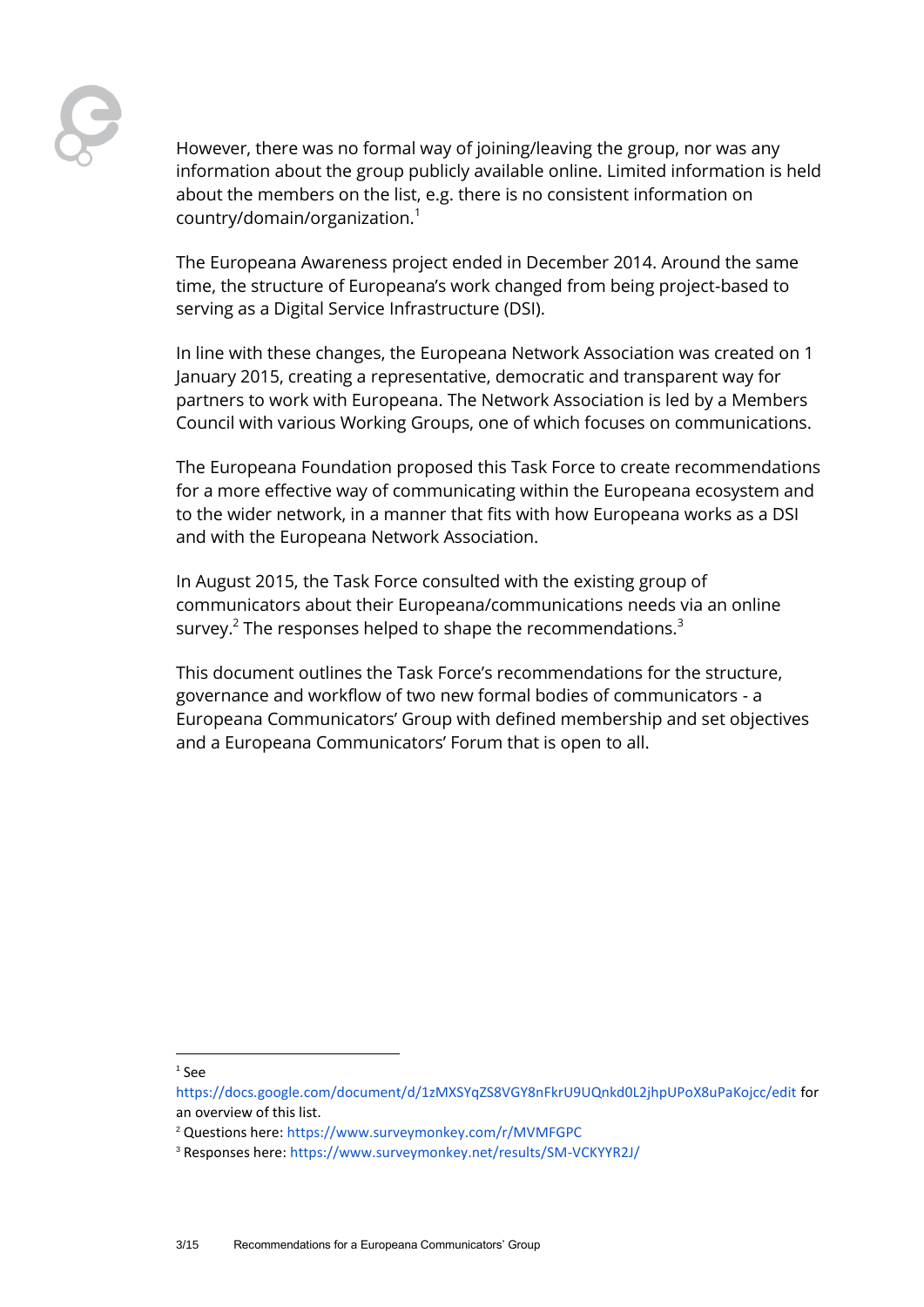

## <span id="page-3-0"></span>**2. Objectives**

#### <span id="page-3-1"></span>**2.1. Objectives of the Europeana Communicators' Group**

The Task Force recommends that the objectives of the Communicators' Group are:

- To be representative of all segments of the Europeana ecosystem
- To support and promote the communication of Europeana messages and campaigns to relevant audiences through existing network and community channels
- To facilitate the exchange and dissemination of information and best practice on communication within the Europeana wider network
- To advise Europeana on communication needs and strategies
- To ensure that the group is sustainable.

#### <span id="page-3-2"></span>**2.2. Objectives of the Europeana Communicators' Forum**

The Task Force recommends that the objectives of the Communicators' Forum are:

- To support and promote the communication of Europeana messages and campaigns to relevant audiences through existing network and community channels
- To facilitate the exchange and dissemination of information and best practice on communication within the Europeana wider network
- To ensure a broad geographical outreach.

## <span id="page-3-3"></span>**3. Structure**

l

It is recommended that Network Association members involved with/interested in supporting Europeana communications become a more formal entity than the current loose grouping, and that they operate through a two-tier structure. Those able to provide low-level commitment/activity will join the Europeana Communicators' Forum. To make sure that Europeana communication reaches its target audiences as defined in the business plan $^4$ , the composition of the group

 $4$  Make the beautiful thing. Europeana business plan 2015.

http://pro.europeana.eu/files/Europeana\_Professional/Publications/Make%20the%20Beautiful%20Thing%20Business%20Plan %202015.pdf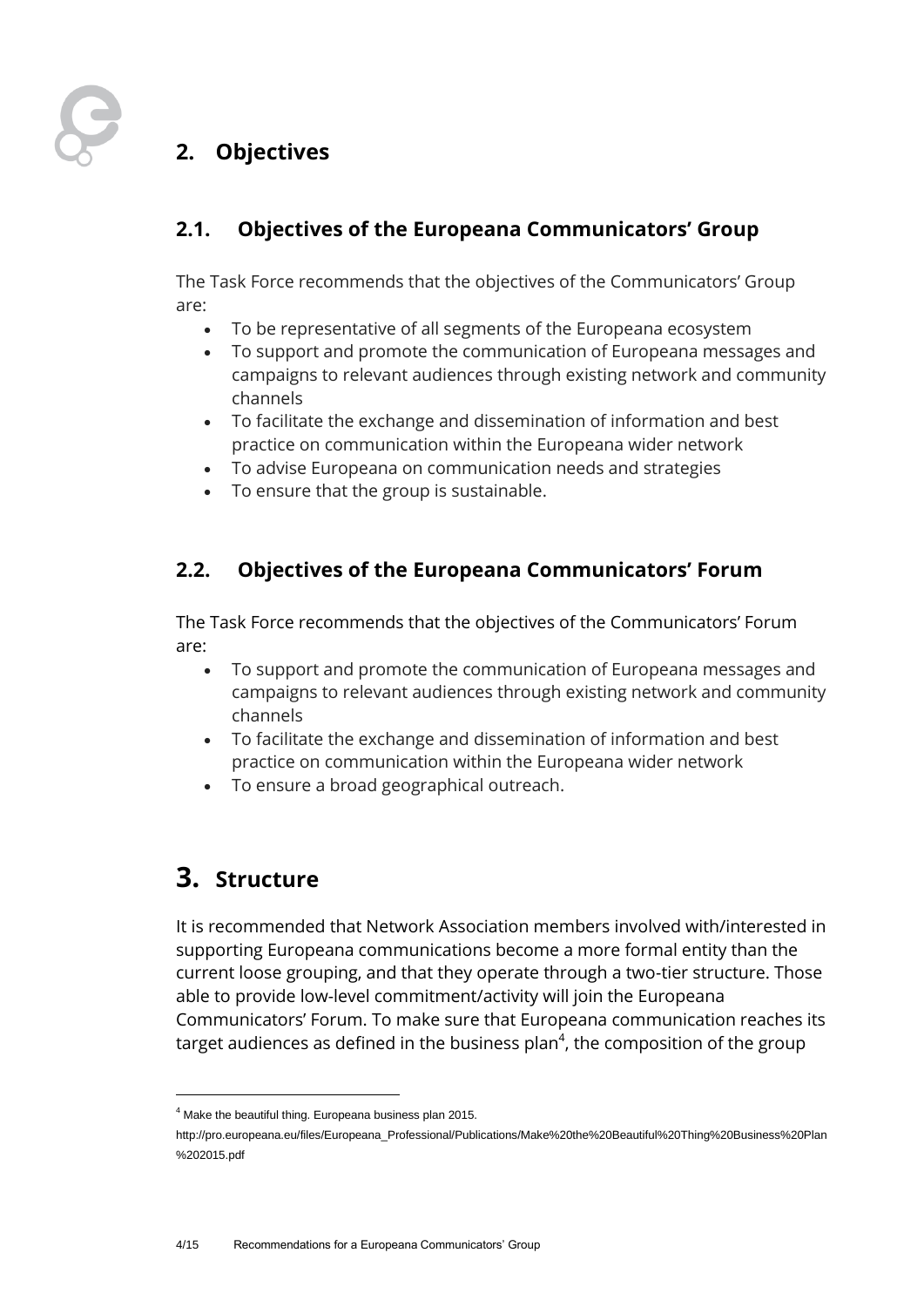should both reflect the Europeana ecosystem and also being able to extend its reach to the creative sectors, technology, tourism or education. So a higher level of commitment is requested from the members of the Communicator's Group.

It is recommended that both tiers are structured in such a way that membership and participation is sustainable.

The Europeana Communicators' Group:

- Approximately 15 members (not including Europeana Foundation representatives).
- Proactively supports key strategic Europeana campaigns (tending to be long-term) through its members' own expert input, networks and channels.
- Is consulted as a stakeholder group at the campaign planning stage. There will be one key strategic and pan-European campaign per year.
- Has a limited membership of max. 20 members that should meet criteria as described below. Some members will be dictated by DSI partner representation. Meets in person once per year. It is recommended that at least one related session of this meeting involves the Europeana Communications' Forum and takes place around/at the Europeana Network Association AGM to encourage participation and provide a costeffective approach.
- Proactively supports the organization of the wider annual meeting.
- Holds at least four virtual meetings per year. Europeana Foundation will provide the man hours for the organization, agenda and minutes of the virtual Communicators' Group meetings. Members must provide input for the agenda of these meetings in advance.
- Operates online through a dedicated Basecamp project.
- Informs the Europeana strategic communications agenda through the Members Council Communications Working Group.
- Takes a dissemination role on individual Europeana topical campaigns (usually short term).
- Spreads news from the Communicators' Forum (such as partner campaigns) through members' own networks as relevant.
- Issues monthly updates about its activity and other pertinent communications information. Members provide the content and the Europeana Foundation edits and issues the update.
- Information on the Europeana Communicators' Group objectives, activity and membership (including how to apply) should be made available on Europeana Pro.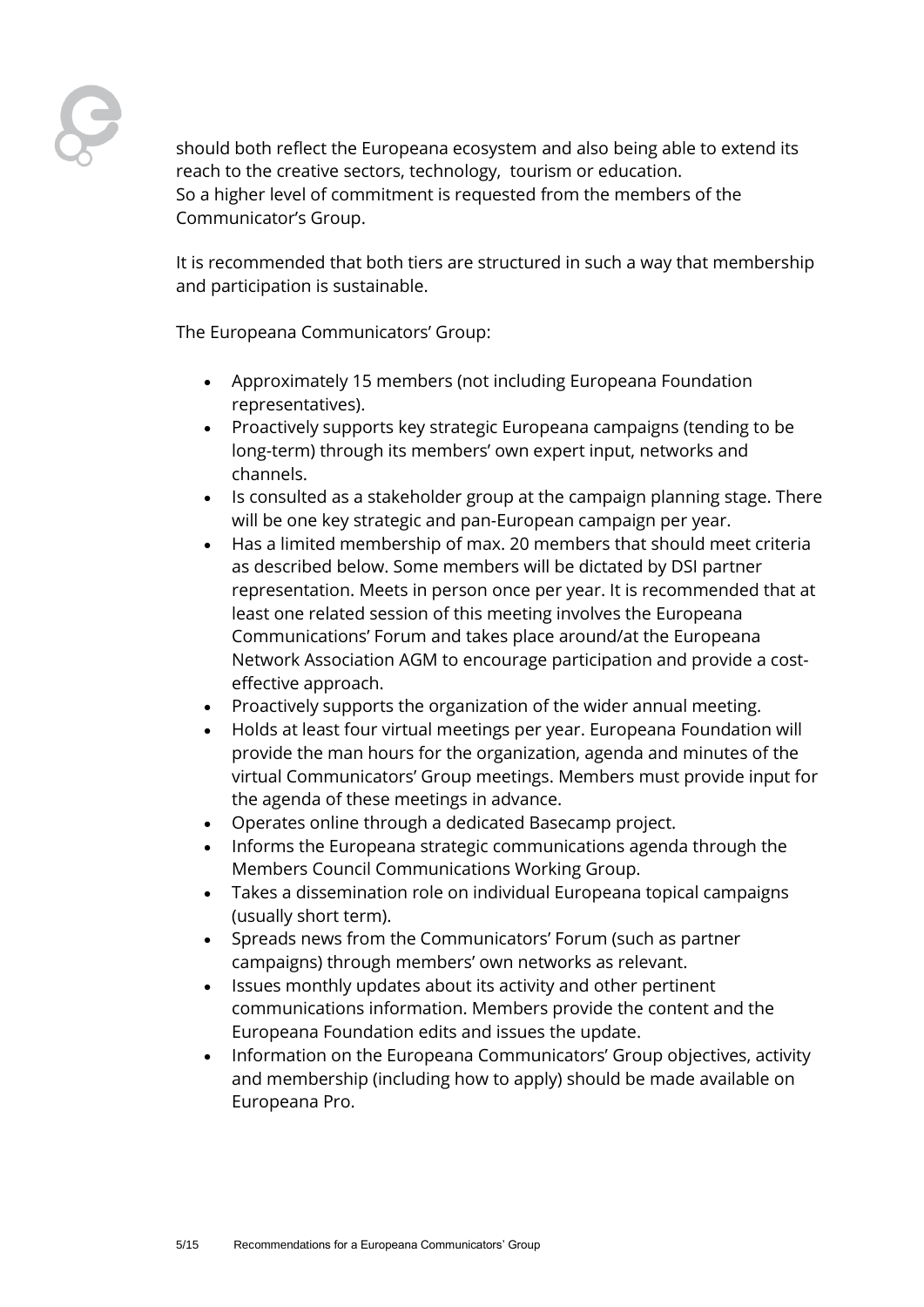

The Europeana Communicators' Forum:

- Has an unlimited and open membership, but it is recommended that members meet criteria described below and between them have a geographical coverage spanning the whole EU. The composition of the Forum should reflect the linguistic and cultural diversity of the Europeana Network Association
- Operates mainly online via a mailing list, which all members can post to. Europeana Foundation will maintain the LISTSERV account (mailing list) for members of the Forum and manage the membership process.
- May decide to use other platforms for internal communication (e.g. Basecamp). It is recommended that any such platform includes an alert system (such as email notifications) so that information is easily surfaced.
- Has the opportunity to meet in person once per year as part of a communications-focused event with the Europeana Communicators' Group. It is recommended that this meeting takes place around/at the Europeana Network Association AGM and that it communicates the Group's objectives to the Forum as well as sharing best practice information.
- Receives news/information from the Europeana Communicator's Group.
- Responds to calls to action from the Europeana Communicators' Group, e.g. sharing information via members' own networks/channels.
- Provides Europeana Communicators' Group with cultural heritage information and news from members' own domains/organizations and their own campaigns.
- Shares resources, best practices and peer expertise.
- The Europeana Foundation should take an active role in inviting new members to the Forum, e.g. at the start of any new Europeana-related projects.

Note, a third body concerned with communications exists - the Europeana Network Association Members Council Communications Working Group. This Working Group acts as a steering committee for the Europeana Communicators' Group. See 'Governance' section below.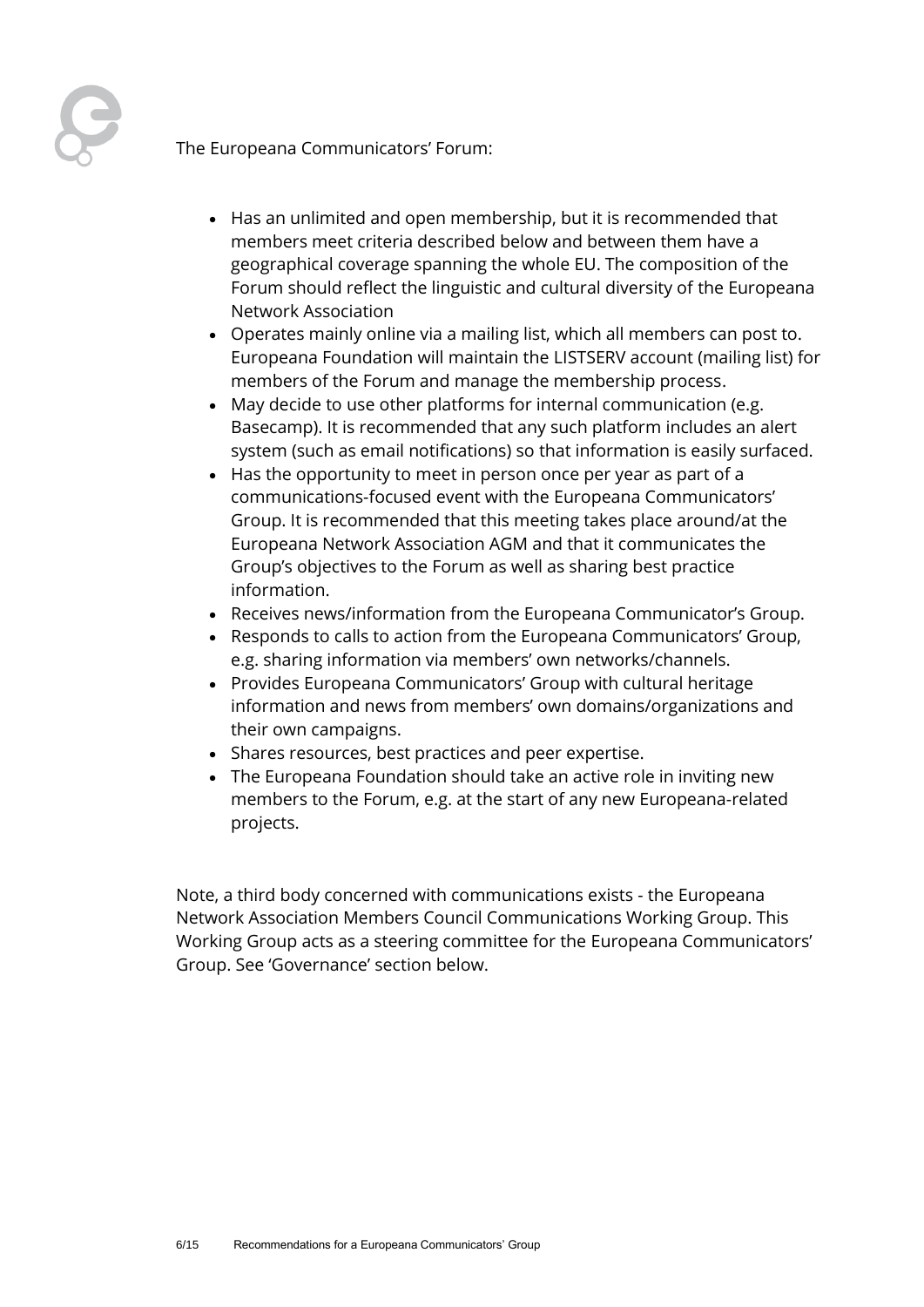

<span id="page-6-0"></span>*Communications bodies and information flow within the Europeana ecosystem.*

#### **3.1. Composition of Europeana Communicators' Group**

With the correct membership, the Communicators' Group will be able to communicate out from Europeana to the wider cultural/technology sectors via relevant networks and communities. This will allow messages to reach the correct audiences and to be communicated/amplified via the most relevant channels.

The make-up of the Communicators' Group should then be such that its members have access to/can engage with all the relevant audiences.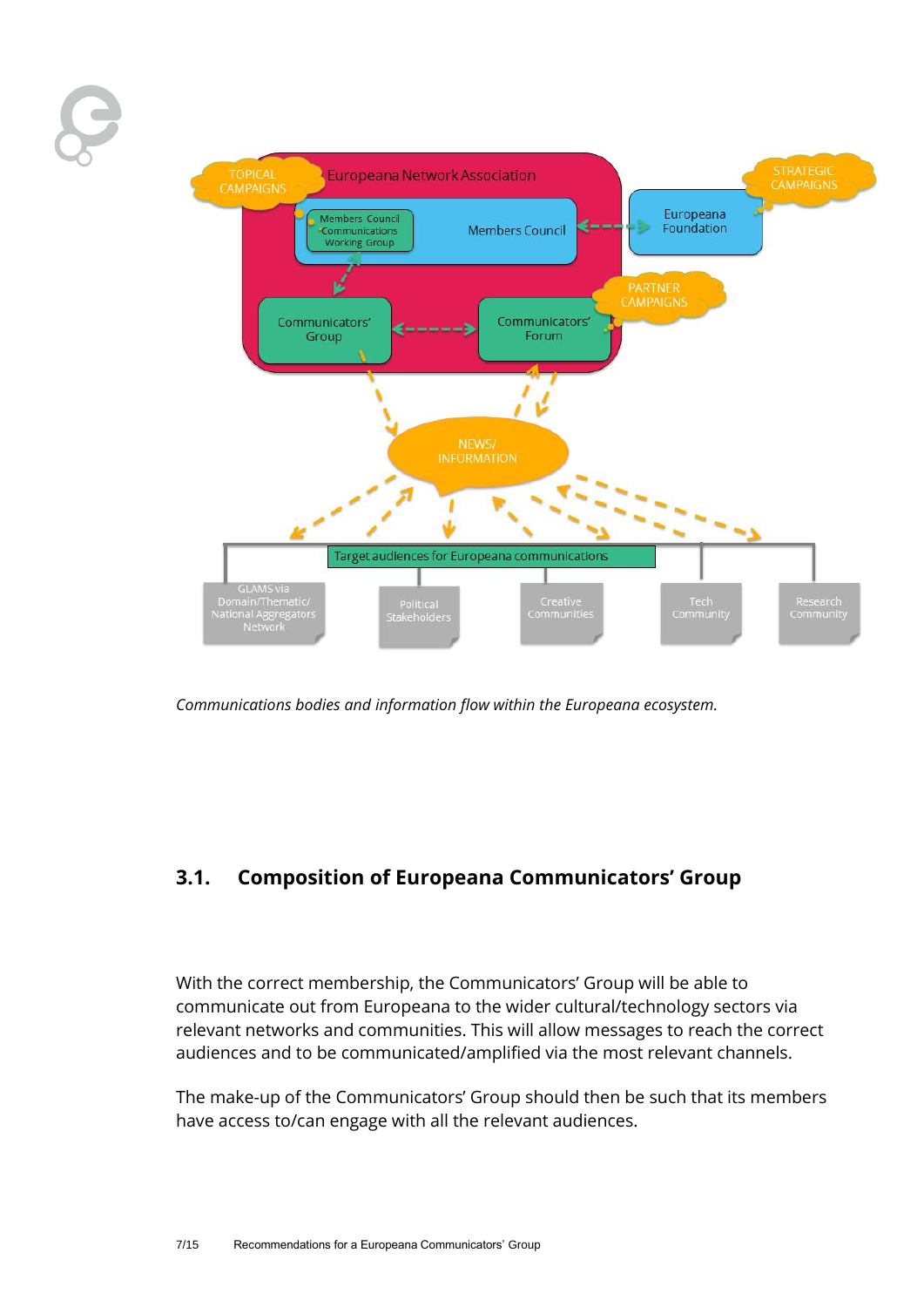

| <b>Body represented</b>                                                                                    | <b>Number of</b><br>representatives | <b>Notes</b>                                                                                                                                                                                    |
|------------------------------------------------------------------------------------------------------------|-------------------------------------|-------------------------------------------------------------------------------------------------------------------------------------------------------------------------------------------------|
| Europeana Network<br><b>Association Members</b><br>Council &<br>Communications<br><b>Working Group</b>     | 1                                   | Chairs the Europeana<br>Communicators' Group.<br>Provides the ECG with credibility as<br>well as a link to the Members<br>Council for<br>governance/accountability.                             |
| Europeana Foundation                                                                                       | $\overline{2}$                      | One data expert who also<br>represents the Europeana<br>Aggregators' Forum.<br>One communications expert.                                                                                       |
| Europeana DSI<br>partnerships<br>(domain/theme<br>aggregators)                                             | $4(+1)$                             | Representation from Europeana<br>DSI provides an essential link to the<br>core of Europeana's work and<br>should help secure budget for<br>essential activities including<br>physical meetings. |
| Europeana's target<br>communities<br>in the creative<br>industries,<br>technology, tourism or<br>education | $3(+1)$                             | Direct links to these sectors ensure<br>that their communications needs<br>can be met.                                                                                                          |
| Europeana projects -<br>Sounds, Food&Drink,<br>Space, Commit and<br>LoCloud                                | 5                                   | The Communicators' Group should<br>contact the person responsible for<br>communications whenever a new<br>project begins.                                                                       |
|                                                                                                            | $+/-15 (+2)$                        |                                                                                                                                                                                                 |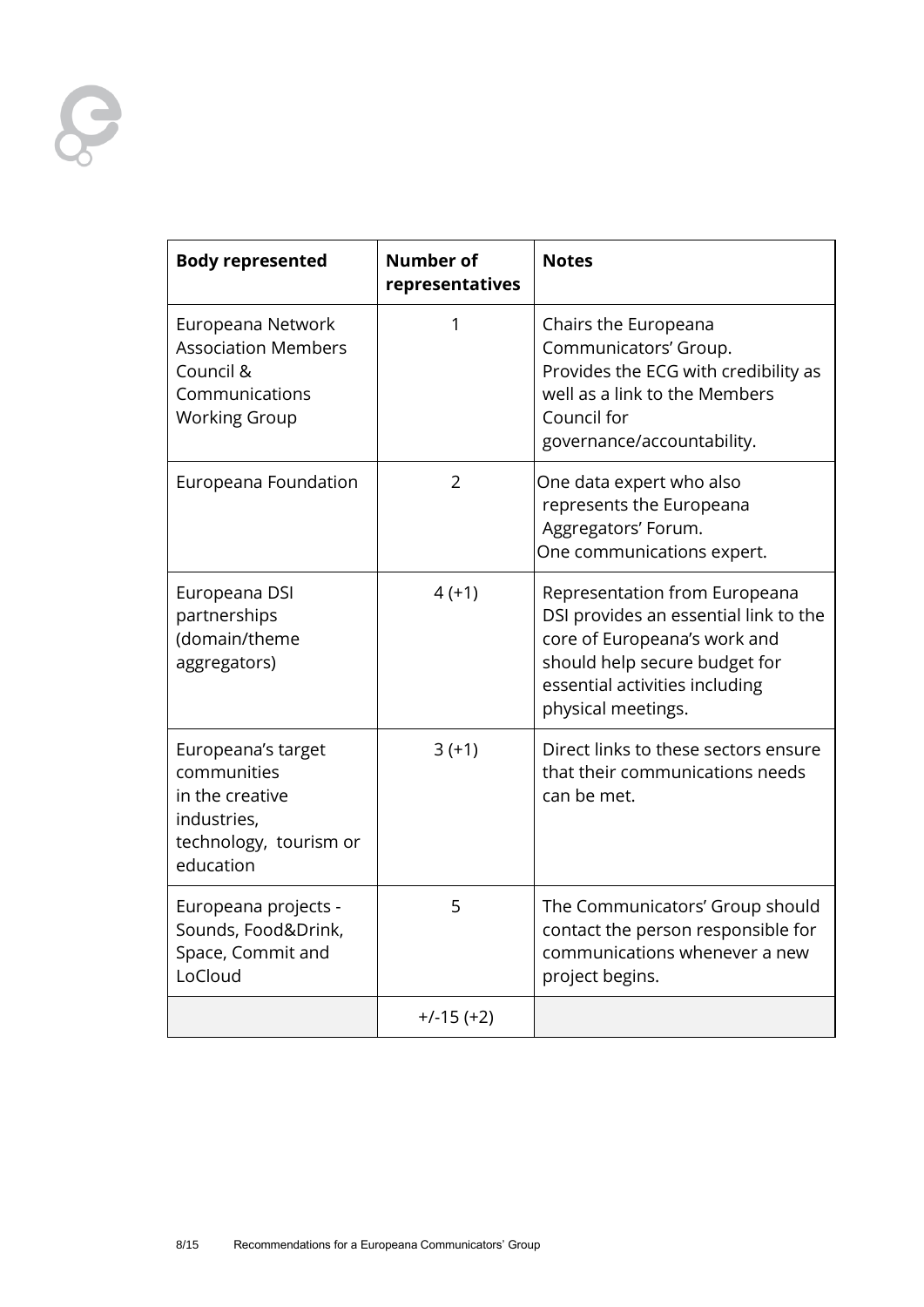Geographical representation:

- Geography should not be the main criterion for membership but the Communicators' Group should try to ensure it provides good European coverage, and that there is active participation from its members across the whole of Europe.
- Effort needs to be put into encouraging participation/representation from Eastern Europe which is very low in the current loose grouping of communicators. It is recommended that Europeana taps into relationships with partners in this region, for example, those who took part in Europeana Awareness.

#### <span id="page-8-0"></span>**3.2. Criteria for membership of Communicators' Group**

Whilst each potential member will be assessed on their own strengths, in order to ensure that the Europeana Communicators' Group provides the necessary expertise, experience and motivation, it is recommended that members applying meet the following criteria:

- Be a member of the Europeana Network Association.<sup>5</sup>
- Represent one of the bodies listed above, e.g. domain/thematic aggregators, creative industries or a Europeana project. As mentioned above, domain/thematic representation will be linked to partners in the Europeana DSI.
- Have a communications element to their main job (preferable but not essential).
- Be willing to be proactive and to share, contributing to the individual campaign tasks the group undertakes as well as to the ongoing administration/sustainability of the group itself. The group will only be sustainable if its members are active. For this reason, members may be asked to revise their commitment to the group if they are unable to participate at the required level. Activity will be measured by presence and input at virtual/in-person meetings as well as responses to calls to action.
- Be able to access and engage with Europeana's target audiences via members' domain/community communication networks.
- Be willing to commit to the group's objectives and take responsibility for achieving them.

l

<sup>&</sup>lt;sup>5</sup> Non-members can sign up easily at http://pro.europeana.eu/get-involved/our-network/sign-up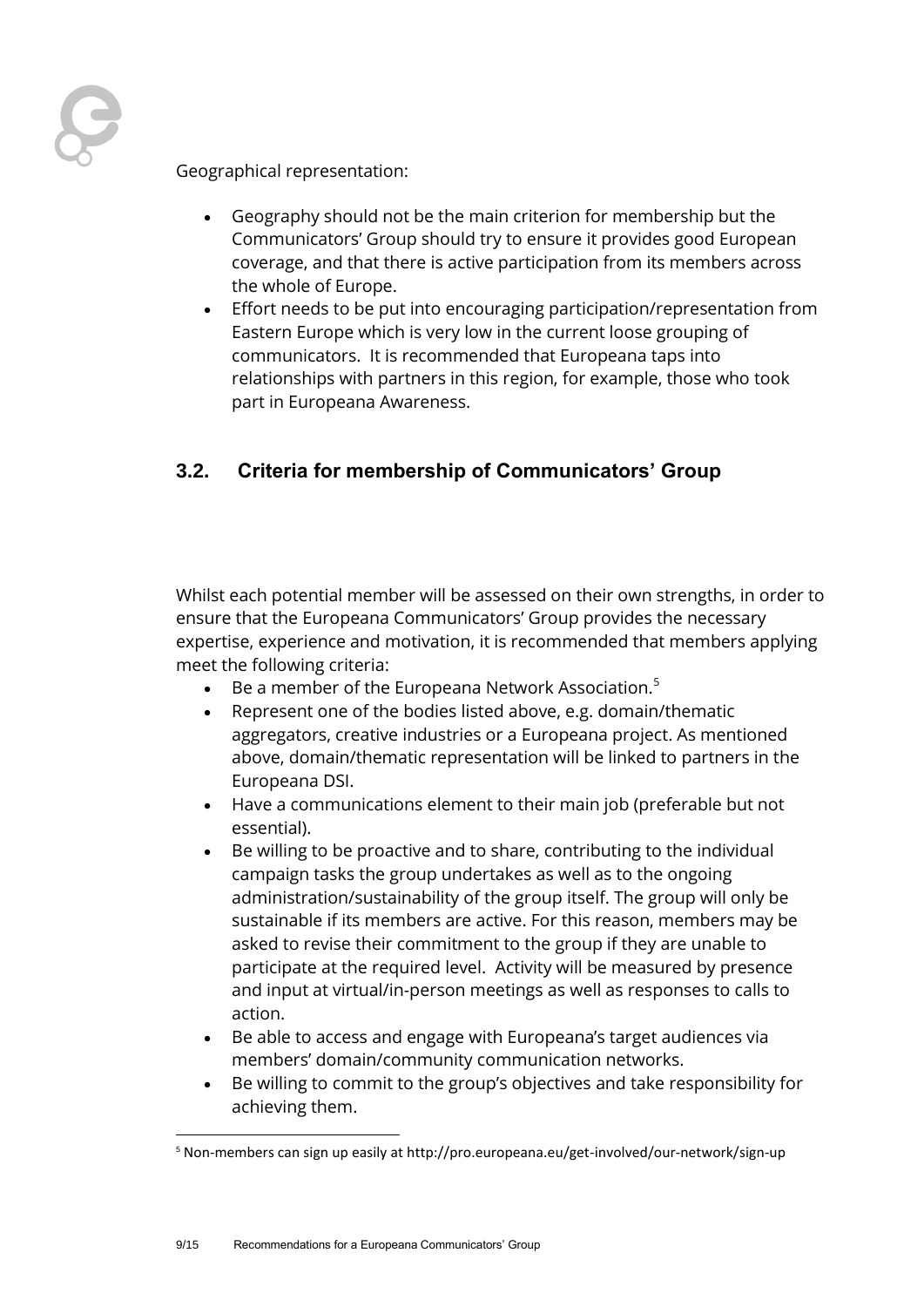

- Be willing to commit for the period of one calendar year at least.
- <span id="page-9-0"></span>**3.3. Joining the Europeana Communicators' Group**

The Chair of the Communicator's Group will contact Europeana domain/thematic aggregators and Europeana projects to appoint a representative for the CG, in line with the criteria above. The CG will also invite experts from Europeana target communities (creative industries, technology, tourism or education) to join the Communicators' Group.

### <span id="page-9-1"></span>**3.4. Membership of Europeana Communicators' Forum**

There should be no formal criteria for membership of the Europeana Communicators' Forum, however it is recommended that members:

- Have an interest/involvement in communications.
- Are willing to discuss/share information about Europeana and cultural heritage in general with their networks.
- Are part of the Europeana Network Association.<sup>6</sup>

Geographical representation:

l

- The Communicators' Forum should provide good European coverage and linguistic diversity, with members from across the whole of Europe.
- Effort needs to be put into encouraging participation/representation from Eastern Europe which is currently very low. It is recommended that Europeana taps into relationships with partners in this region, for example, those who took part in Europeana Awareness.
- It is recommended that promoting membership of the Forum is a stated task for the Communicators' Group.

Information on the Europeana Communicators' Forum objectives, activity and membership (including how to join) should be made available on Europeana Pro.

<sup>&</sup>lt;sup>6</sup> Non-members can sign up easily at http://pro.europeana.eu/get-involved/our-network/sign-up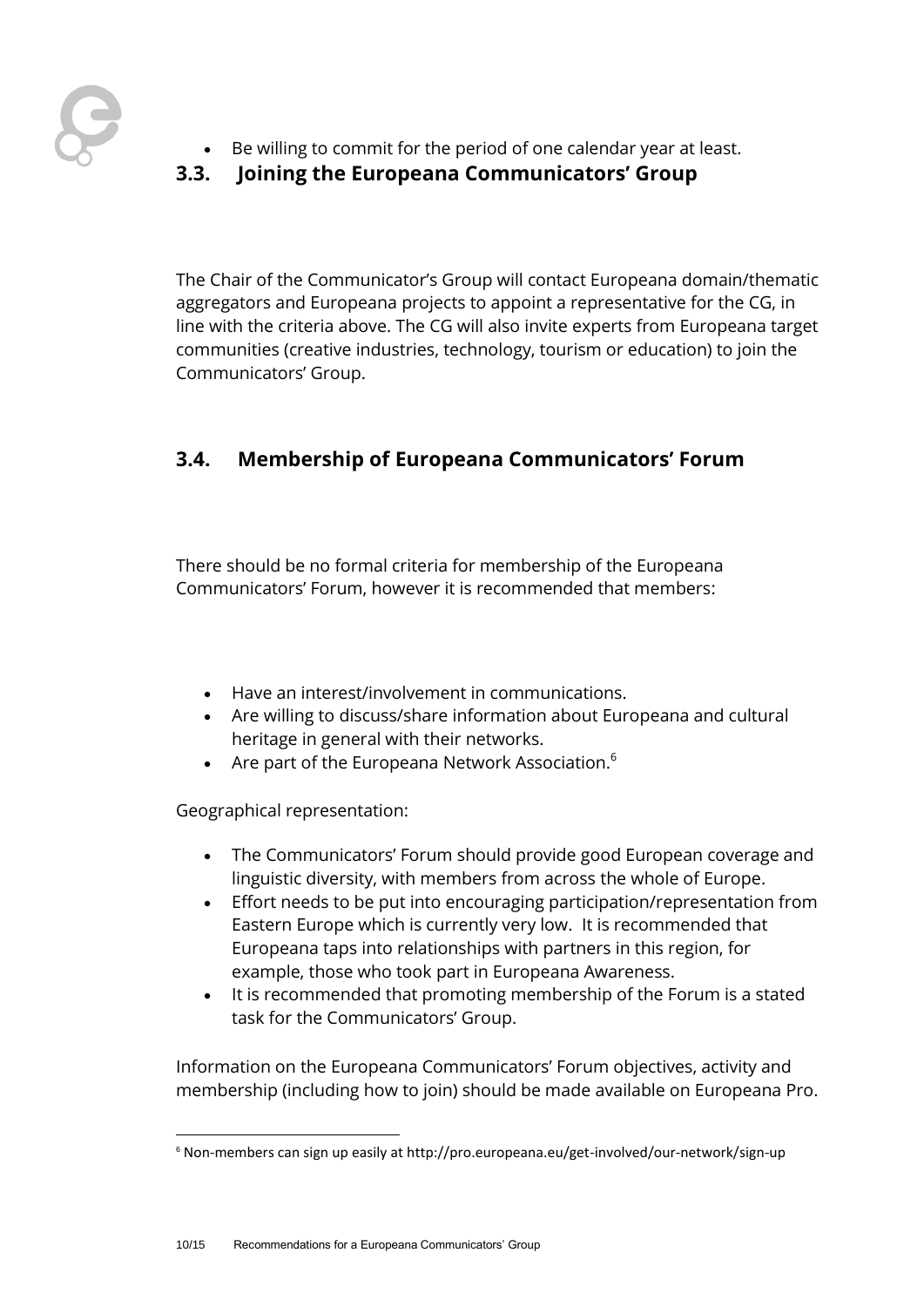

### <span id="page-10-0"></span>**3.5. Joining the Communicators' Forum**

It should be easy to join the Forum, but it would be helpful to have some background information about members' domain/project/expertise, so applicants should be asked to fill in a form available on Europeana Pro before they are added to the Forum mailing list.

#### <span id="page-10-1"></span>**4. Governance**

#### <span id="page-10-2"></span>**4.1. Relationship between the Communicators' Group and Members Council**

The Communicators' Group operates under the guidance of the Members Council and its Communications Working Group (MC – CWG).

The MC – CWG acts as a steering committee, evaluating and monitoring the work and progress of the Communicators' Group.

<span id="page-10-3"></span>The MC – CWG appoints one of its members to chair the Communicators' Group.

#### **4.2. Role of the Chair of the Europeana Communicators' Group**

The Chair is appointed for a term of one year.

These tasks may be delegated, but the Chair remains ultimately responsible for:

• keeping the Communicators' Group operational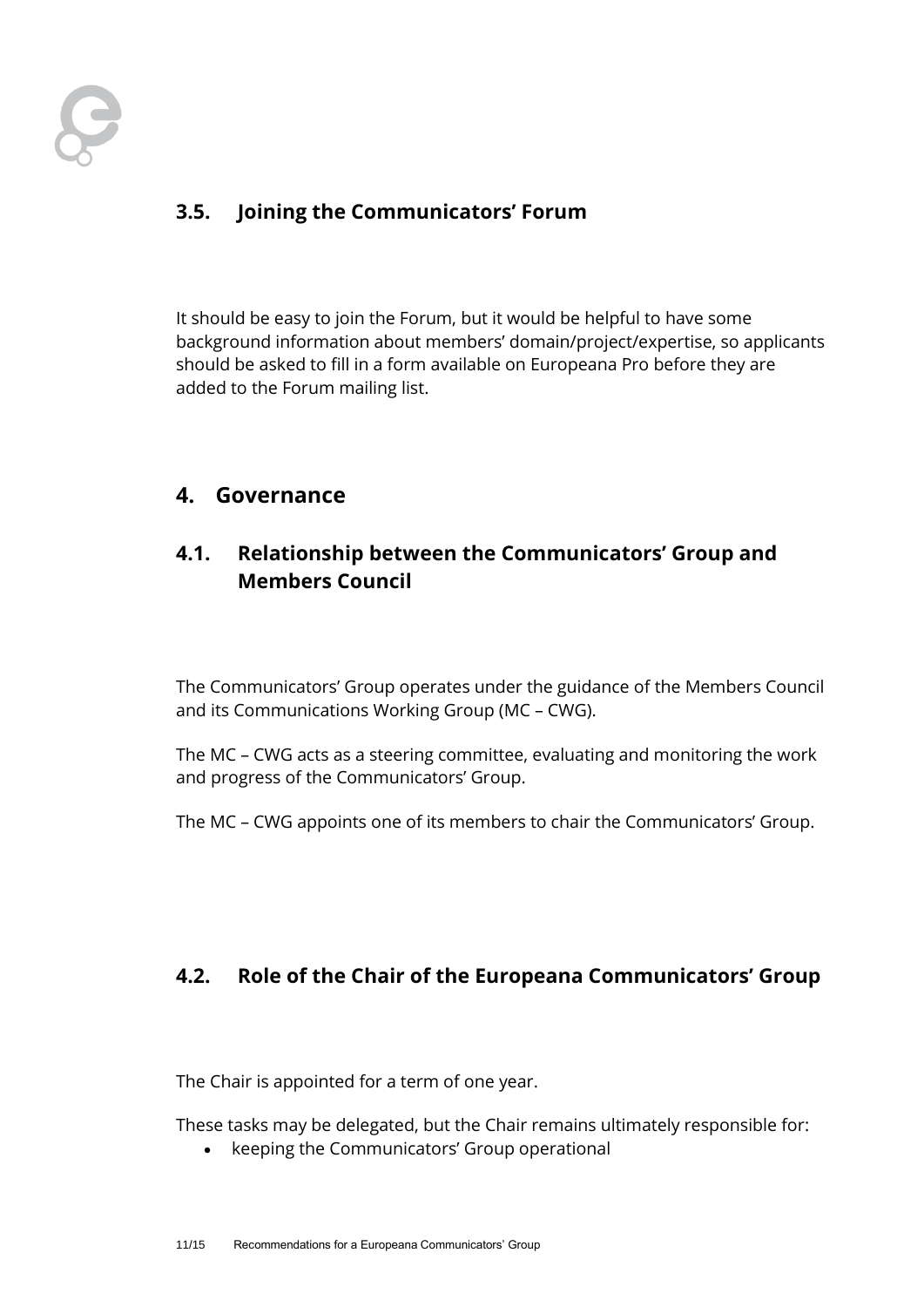

- o overseeing workflow
- o convening meetings (virtual and physical)
- managing the Communicators' Group information
	- o keeping information about the group and its procedures on Europeana Pro up-to-date
	- o managing mailing lists
	- o managing the group's membership list
	- o managing other communications channels
- making sure that the composition of the Communicators' Group is such that it is able to engage with relevant audiences
	- o contacting new projects
	- o contacting sector organizations not yet represented
	- liaising with the Members Council Communications Working Group
		- $\circ$  reporting work and progress to the MC CWG
		- o submitting annual reports to the MC CWG

### <span id="page-11-0"></span>**5. Workflow**

As described above, the goal of the Communicators' Group is to: support and facilitate Europeana ecosystem communications via access to expertise, relevant networks and communities. An efficient and timely workflow is key to achieving this.

Example of a recommended workflow from Europeana Foundation to Communicators' Group/Forum:

- Europeana requests support of Communicators' Group in key campaigns and communication exercises promoting/communicating Europeanarelated issues and messages.
	- Expected level of commitment one pan-European strategic campaign per year, and some smaller topical ones.
- Development Europeana consults with Communicators' Group as a stakeholder at the development stage of campaigns for input (feedback and strategic advice) on areas such as relevance/messages/approach.
- Implementation Europeana asks Communicators' Group members to support/amplify campaigns/communications through their respective networks and related channels in line with agreed campaign approach, messages and timeline. Europeana to ensure that necessary messaging and any other supporting materials are shared. Communicators' Group support campaign as requested.
- Communicators' Forum informed of campaign can promote as they wish alongside other activities.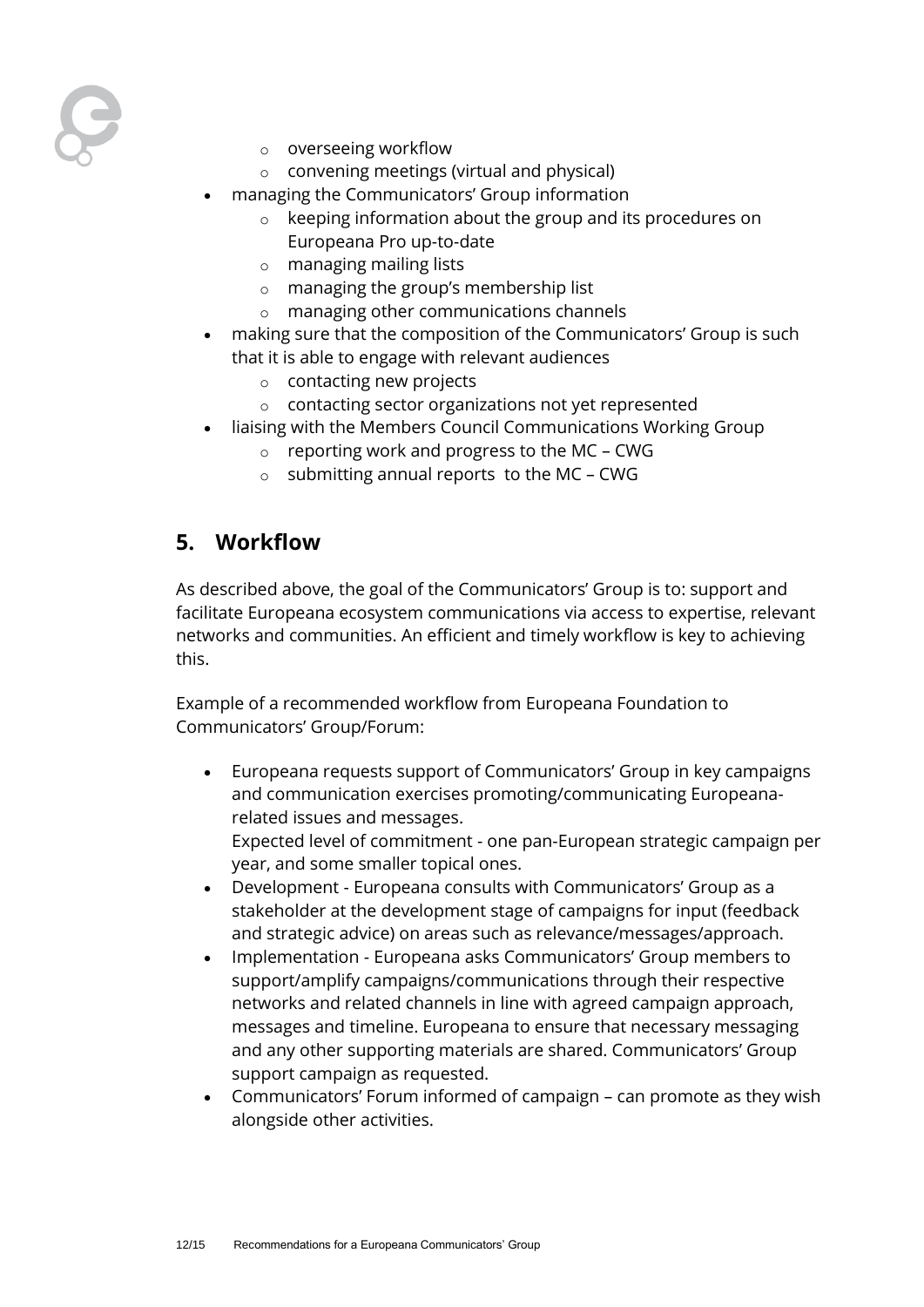Example of a recommended workflow from the Europeana Communicators' Group/Forum to the Europeana Foundation:

- Issues (e.g. substantial/strategic topics or issues that may feed into Europeana's communications agenda) come to light via the Communicators' Forum and are picked up by a Communicators' Group member OR are flagged directly by a Communicators' Group member.
- Issue discussed at a Communicators' Group meeting.
- Relevant and appropriate recommendations made by the Communicators' Group.
- Chair of the Communicators' Group feeds recommendation back to Members Council.
- Members Council discusses issue with the Europeana Foundation.

This mechanism gives the Communicators' Group recommendations the necessary credibility as well as a recognised channel for consideration by the Europeana Foundation.

### <span id="page-12-0"></span>**6. Sustainability**

To ensure sustainability and continuous effective activity of the Communicators' Group, it is recommended that participation is for a minimum of one year, with all the appropriate sectors/organizations well represented. These requirements should be reviewed/updated over time.

### <span id="page-12-1"></span>**7. Budget**

It is important that the group has access to some form of budget to cover the costs of an annual in-person meeting and to secure active participation of the Communicators' Group in the organisation of such a meeting.

It is recommended that this budget be secured through the Europeana DSI and that relevant DSI partners have a subtask of active representation on and participation in Communicators' Group, in particular organizing physical meetings associated with the AGM or other such event. As per Europeana Awareness, there is no additional money available for travel or accommodation so it is recommended that Communicators' Group/Forum meetings are associated with another event.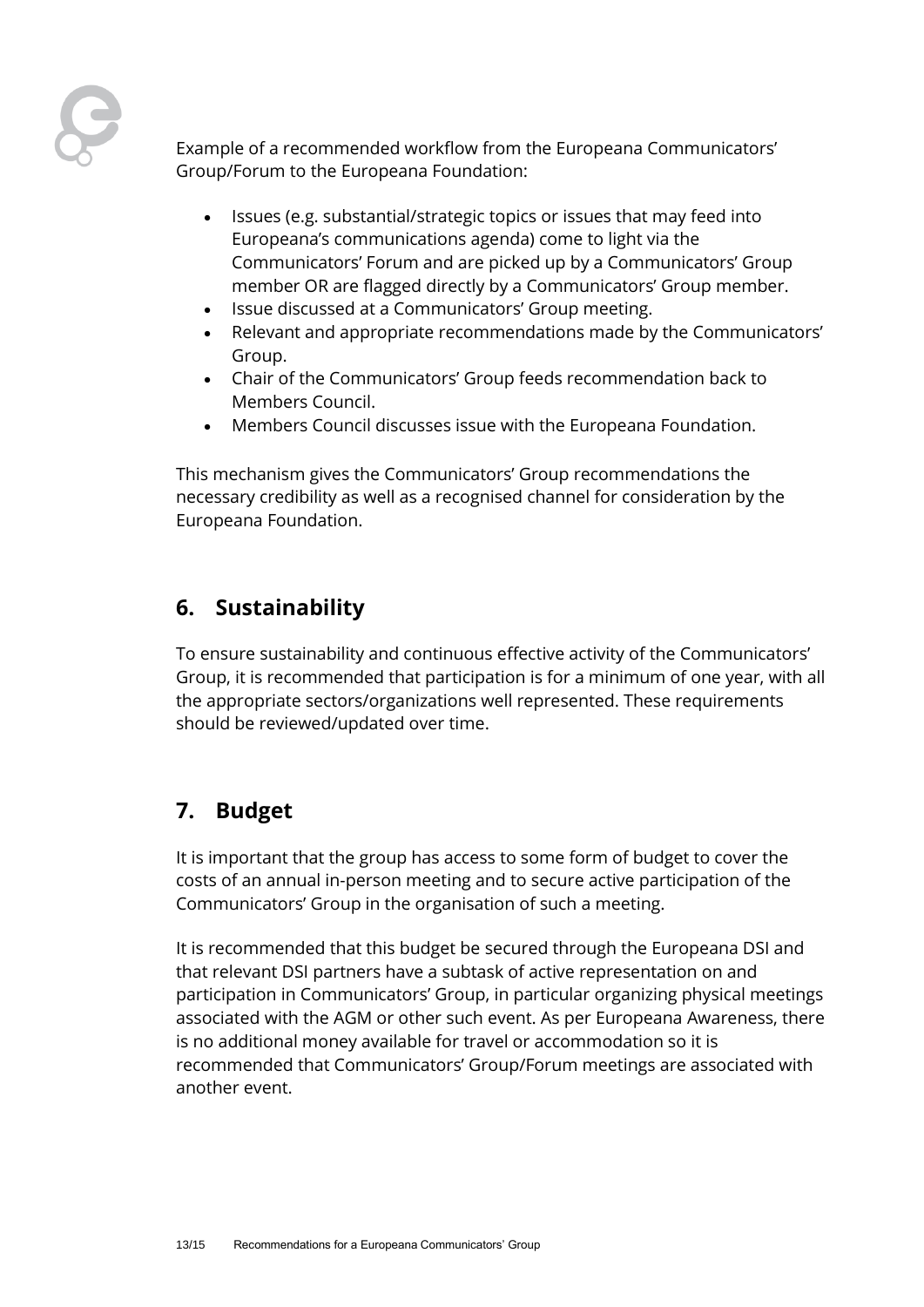

### <span id="page-13-0"></span>**8. Next steps**

Assuming that the recommendations within this document are adopted, the next steps to take to set up the Communicators' Group and Forum would be:

- Set up Basecamp project for the Communicators' Group.
- Ensure that information about the Communicators' Group and Forum is provided on Europeana Pro.
- Produce and distribute additional documentation for prospective members, e.g. the 'Benefits' document (see 'Supporting documentation' below).
- Run membership/application campaign for both the Communicators' Group and Forum - joint responsibility of the Europeana Foundation and the Communicators' Group.
- Once membership campaigns have been run, set up the first activities:
	- o First Communicators' Group virtual meeting. Europeana Foundation will provide the man hours for the organization, agenda and minutes of the virtual Communicators' Group meetings. Members must provide input for the agenda of these meetings in advance.
	- o First Communicators' Forum posts. Europeana Foundation will maintain the LISTSERV account (mailing list) for members of the Forum.
- Initiate regular activities:
	- o Europeana Foundation will edit and issue the Communicators' Group monthly update - members must provide its content.

### <span id="page-13-1"></span>**9. Supporting documentation**

Survey questions

#### **https://www.surveymonkey.com/r/MVMFGPC**

Survey responses

#### **<https://www.surveymonkey.net/results/SM-VCKYYR2J/>**

- Brief analysis of existing list of communicators held by Europeana (below)
- Benefits of joining the Europeana Communicators' Group/Forum (attached).